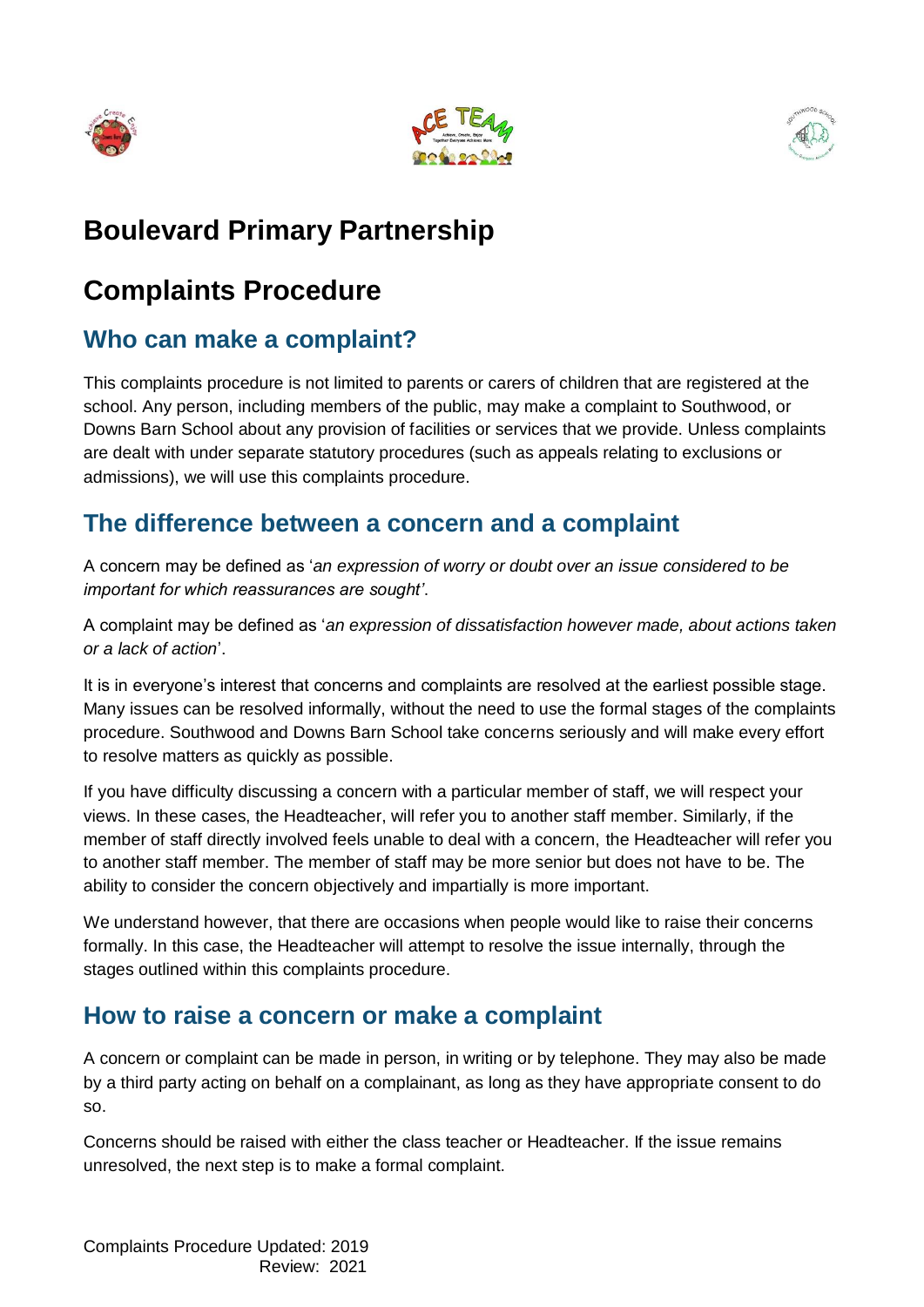Complainants should not approach individual governors to raise concerns or complaints. They have no power to act on an individual basis and it may also prevent them from considering complaints at Stage 2 of the procedure.

Complaints against school staff (except the Headteacher) should be made in the first instance, to Mrs Mathews, (the Headteacher) via the school office*.* Please mark them as Private and Confidential.

Complaints that involve or are about the Headteacher should be addressed to Mr Paul Nolan, (the Chair of Governors), via the school office. Please mark them as Private and Confidential.

Complaints about the Chair of Governors, any individual governor or the whole governing body should be addressed to Ms McBride (the Clerk to the Governing Body) via the school office. Please mark them as Private and Confidential.

For ease of use, a template complaint form is included at the end of this procedure. If you require help in completing the form, please contact the school office. You can also ask third party organisations like the Citizens Advice to help you.

In accordance with equality law, we will consider making reasonable adjustments if required, to enable complainants to access and complete this complaints procedure. For instance, providing information in alternative formats, assisting complainants in raising a formal complaint or holding meetings in accessible locations.

### **Anonymous complaints**

We will not normally investigate anonymous complaints. However, the Headteacher or Chair of Governors, if appropriate, will determine whether the complaint warrants an investigation.

## **Time scales**

You must raise the complaint within three months of the incident or, where a series of associated incidents have occurred, within three months of the last of these incidents. We will consider complaints made outside of this time frame if exceptional circumstances apply.

## **Complaints received outside of term time**

We will consider complaints made outside of term time to have been received on the first school day after the holiday period.

## **Scope of this Complaints Procedure**

This procedure covers all complaints about any provision of community facilities or services by Downs Barn or Southwood School other than complaints that are dealt with under other statutory procedures, including those listed below.

| <b>Exceptions</b>                                            | Who to contact                                                                                                 |
|--------------------------------------------------------------|----------------------------------------------------------------------------------------------------------------|
| Admissions to schools                                        | Concerns about admissions, statutory assessments of                                                            |
| Statutory assessments of<br><b>Special Educational Needs</b> | Special Educational Needs, or school re-organisation<br>proposals should be raised with Milton Keynes Council. |
| School re-organisation<br>proposals                          |                                                                                                                |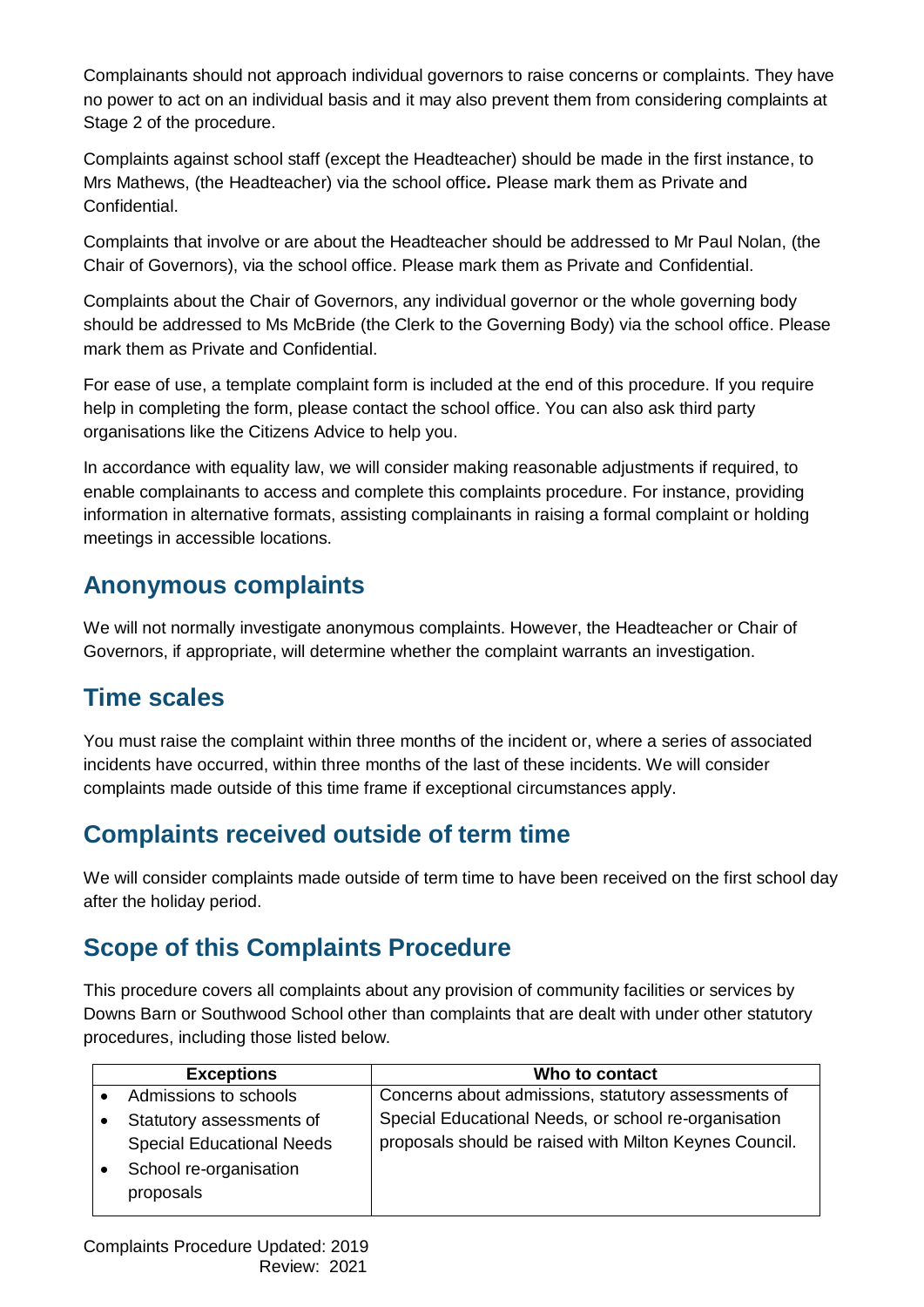| Matters likely to require a Child<br>Protection Investigation                                            | Complaints about child protection matters are handled<br>under our child protection and safeguarding policy and in<br>accordance with relevant statutory guidance.                                                                                                                                |
|----------------------------------------------------------------------------------------------------------|---------------------------------------------------------------------------------------------------------------------------------------------------------------------------------------------------------------------------------------------------------------------------------------------------|
|                                                                                                          | If you have serious concerns, you may wish to contact<br>the local authority designated officer (LADO) who has<br>local responsibility for safeguarding or the Multi-Agency<br>Safeguarding Hub (MASH). MASH can be contacted on<br>01908 253169 and the LADO can be contacted on<br>01908 54300. |
| Exclusion of children from                                                                               | Further information about raising concerns about                                                                                                                                                                                                                                                  |
| school*                                                                                                  | exclusion can be found at: www.gov.uk/school-                                                                                                                                                                                                                                                     |
|                                                                                                          | discipline-exclusions/exclusions.                                                                                                                                                                                                                                                                 |
|                                                                                                          | *complaints about the application of the behaviour policy<br>can be made through the school's complaints procedure.<br>Please see the school's behaviour policy.                                                                                                                                  |
| Whistleblowing                                                                                           | We have an internal whistleblowing procedure for all our<br>employees, including temporary staff and contractors.                                                                                                                                                                                 |
|                                                                                                          | The Secretary of State for Education is the prescribed<br>person for matters relating to education for<br>whistleblowers in education who do not want to raise<br>matters direct with their employer. Referrals can be<br>made at: www.education.gov.uk/contactus.                                |
|                                                                                                          | Volunteer staff who have concerns about our school<br>should complain through the school's complaints<br>procedure. You may also be able to complain direct to<br>Milton Keynes Council or the Department for Education<br>(see link above), depending on the substance of your<br>complaint.     |
| Staff grievances                                                                                         | Complaints from staff will be dealt with under the<br>school's internal grievance procedures.                                                                                                                                                                                                     |
| Staff conduct                                                                                            | Complaints about staff will be dealt with under the<br>school's internal disciplinary procedures, if appropriate.                                                                                                                                                                                 |
|                                                                                                          | Complainants will not be informed of any disciplinary<br>action taken against a staff member as a result of a<br>complaint. However, the complainant will be notified that<br>the matter is being addressed.                                                                                      |
| Complaints about services<br>provided by other providers<br>who may use school premises<br>or facilities | Providers should have their own complaints procedure to<br>deal with complaints about service. Please contact them<br>direct.                                                                                                                                                                     |
| National Curriculum - content                                                                            | Please contact the Department for Education at:<br>www.education.gov.uk/contactus                                                                                                                                                                                                                 |

If other bodies are investigating aspects of the complaint, for example the police, local authority (LA) safeguarding teams or Tribunals, this may impact on our ability to adhere to the timescales within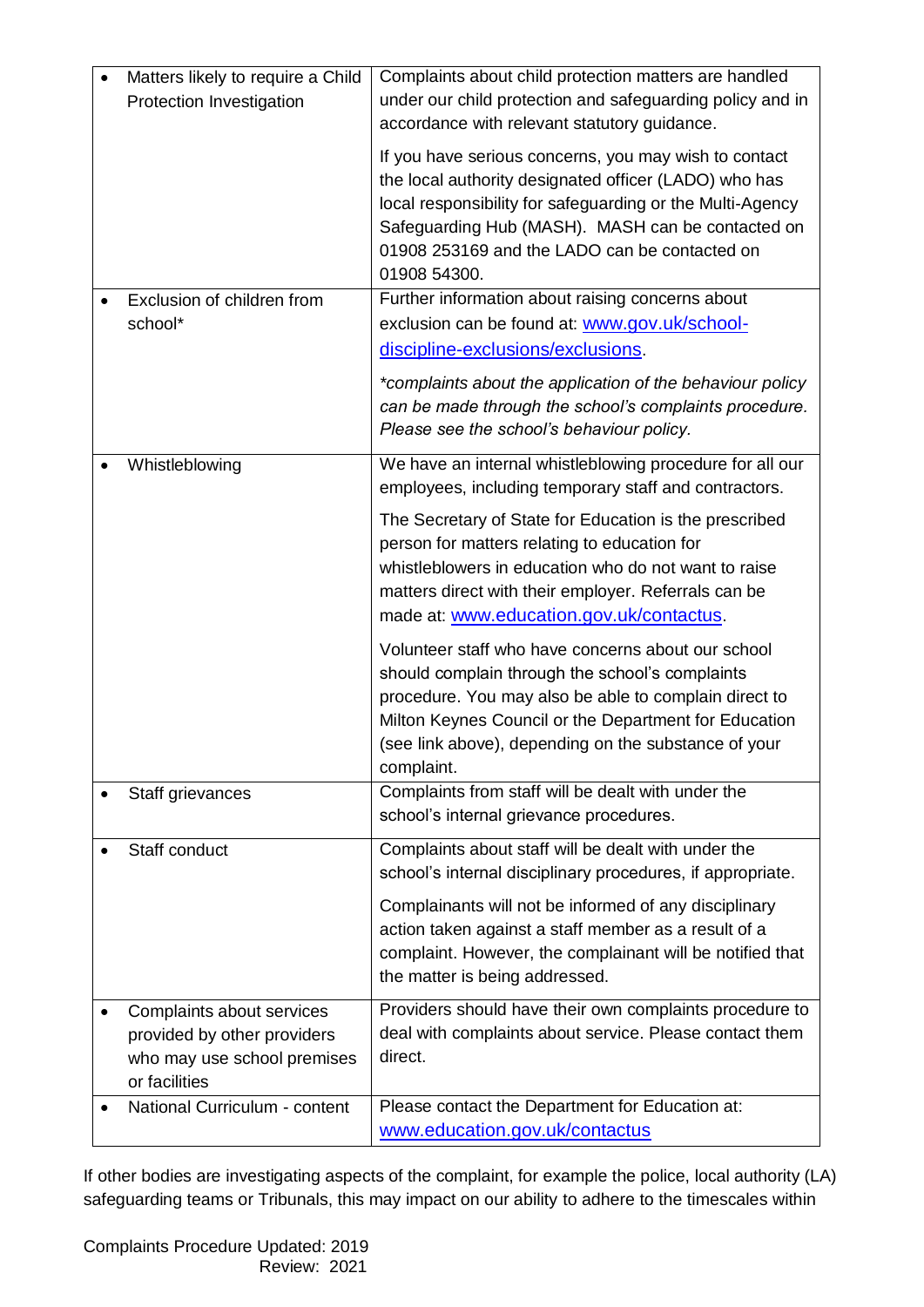this procedure or result in the procedure being suspended until those public bodies have completed their investigations.

If a complainant commences legal action against Downs Barn or Southwood School in relation to their complaint, we will consider whether to suspend the complaints procedure in relation to their complaint until those legal proceedings have concluded.

## **Resolving complaints**

At each stage in the procedure, Downs Barn and Southwood Schools want to resolve the complaint. If appropriate, we will acknowledge that the complaint is upheld in whole or in part. In addition, we may offer one or more of the following:

- an explanation
- an admission that the situation could have been handled differently or better
- an assurance that we will try to ensure the event complained of will not recur
- an explanation of the steps that have been or will be taken to help ensure that it will not happen again and an indication of the timescales within which any changes will be made
- an undertaking to review school policies in light of the complaint
- an apology.

### **Withdrawal of a Complaint**

If a complainant wants to withdraw their complaint, we will ask them to confirm this in writing.

## **Stage 1**

Formal complaints must be made to the Headteacher (unless they are about the Headteacher), via the school office. This may be done in person, in writing (preferably on the Complaint Form), or by telephone.

The Headteacher will record the date the complaint is received and will acknowledge receipt of the complaint in writing (either by letter or email) within five school days.

Within this response, the Headteacher will seek to clarify the nature of the complaint, ask what remains unresolved and what outcome the complainant would like to see. The Headteacher can consider whether a face to face meeting is the most appropriate way of doing this.

*Note: The Headteacher may delegate the investigation to another member of the school's senior leadership team but not the decision to be taken.*

During the investigation, the Headteacher (or investigator) will:

- if necessary, interview those involved in the matter and/or those complained of, allowing them to be accompanied if they wish
- keep a written record of any meetings/interviews in relation to their investigation.

At the conclusion of their investigation, the Headteacher will provide a formal written response within ten school days of the date of receipt of the complaint.

If the Headteacher is unable to meet this deadline, they will provide the complainant with an update and revised response date.

Complaints Procedure Updated: 2019 Review: 2021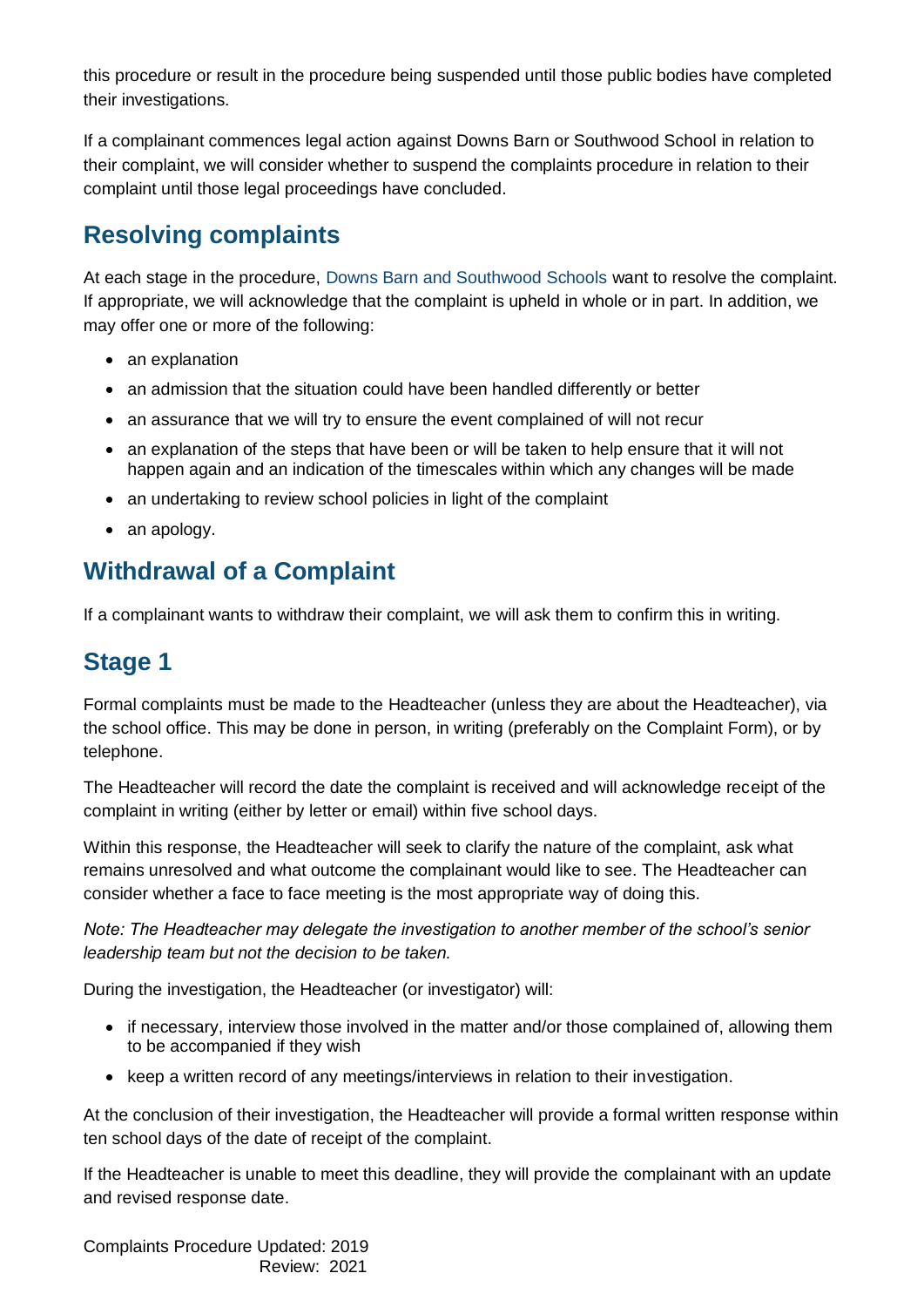The response will detail any actions taken to investigate the complaint and provide a full explanation of the decision made and the reason(s) for it. Where appropriate, it will include details of actions Downs Barn or Southwood School will take to resolve the complaint.

The Headteacher will advise the complainant of how to escalate their complaint should they remain dissatisfied with the outcome of Stage 1.

If the complaint is about the Headteacher, or a member of the governing body (including the Chair or Vice-Chair), a suitably skilled governor will be appointed to complete all the actions at Stage 1.

Complaints about the Headteacher or member of the governing body must be made to the Clerk, via the school office.

If the complaint is:

- jointly about the Chair and Vice Chair or
- the entire governing body or
- the majority of the governing body

Stage 1 will be considered by an independent investigator appointed by the governing body. At the conclusion of their investigation, the independent investigator will provide a formal written response.

### **Stage 2**

If the complainant is dissatisfied with the outcome at Stage 1 and wishes to take the matter further, they can escalate the complaint to Stage 2 – a meeting with members of the governing body's complaints committee, which will be formed of the first three, impartial, governors available. This is the final stage of the complaints procedure.

A request to escalate to Stage 2 must be made to the Clerk, via the school office, within five school days of receipt of the Stage 1 response.

The Clerk will record the date the complaint is received and acknowledge receipt of the complaint in writing (either by letter or email) within five school days.

Requests received outside of this time frame will only be considered if exceptional circumstances apply.

The Clerk will write to the complainant to inform them of the date of the meeting. They will aim to convene a meeting within fifteen school days of receipt of the Stage 2 request. If this is not possible, the Clerk will provide an anticipated date and keep the complainant informed.

If the complainant rejects the offer of three proposed dates, without good reason, the Clerk will decide when to hold the meeting. It will then proceed in the complainant's absence on the basis of written submissions from both parties.

The complaints committee will consist of at least three governors with no prior involvement or knowledge of the complaint. Prior to the meeting, they will decide amongst themselves who will act as the Chair of the Complaints Committee. If there are fewer than three governors from Downs Barn and Southwood Schools available, the Clerk will source any additional, independent governors through another local school or through their LA's Governor Services team, in order to make up the committee. Alternatively, an entirely independent committee may be convened to hear the complaint at Stage 2.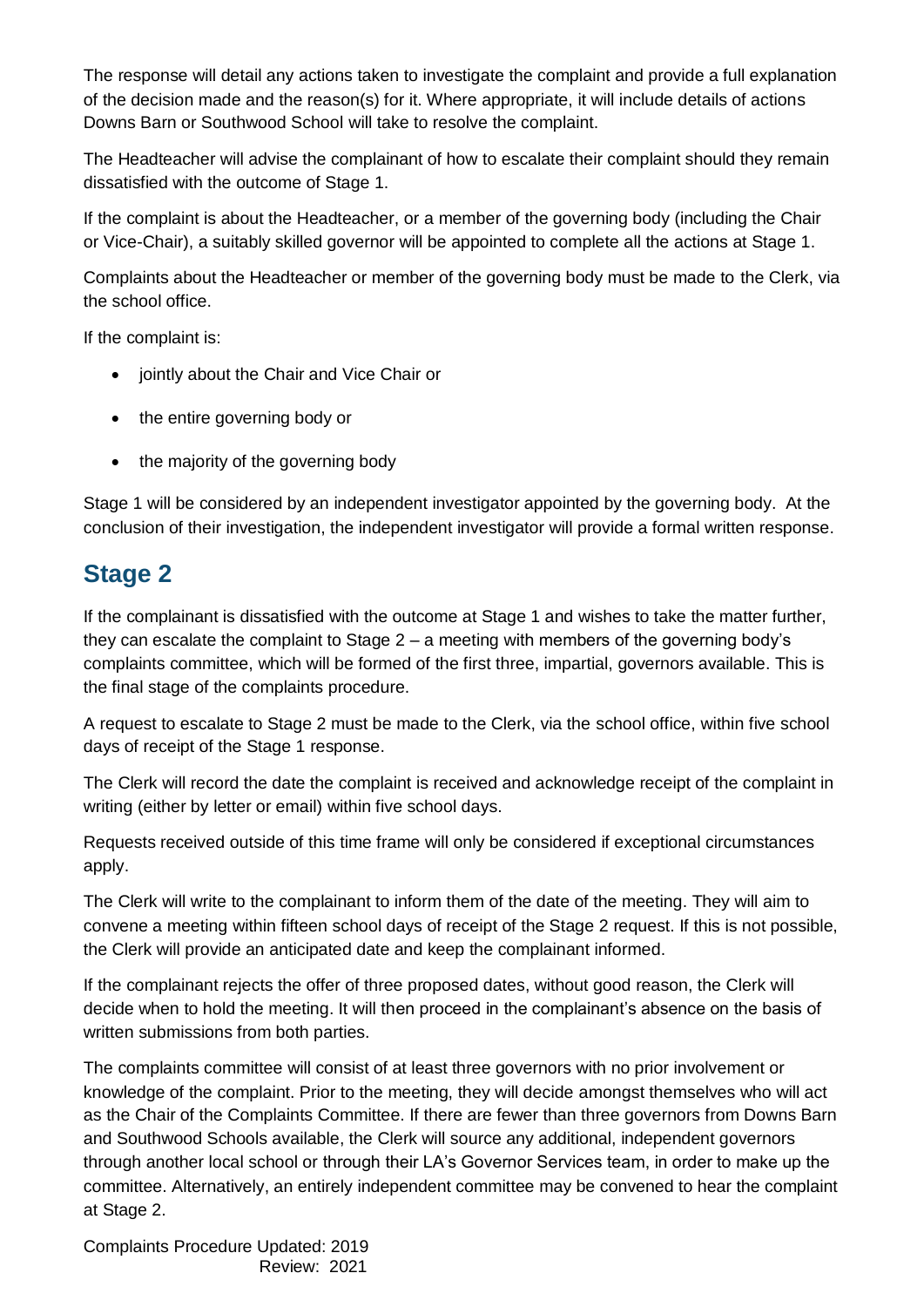The committee will decide whether to deal with the complaint by inviting parties to a meeting or through written representations, but in making their decision they will be sensitive to the complainant's needs.

If the complainant is invited to attend the meeting, they may bring someone along to provide support. This can be a relative or friend. Generally, we do not encourage either party to bring legal representatives to the committee meeting. However, there may be occasions when legal representation is appropriate.

For instance, if a school employee is called as a witness in a complaint meeting, they may wish to be supported by union and/or legal representation.

*Note: Complaints about staff conduct will not generally be handled under this complaints procedure. Complainants will be advised that any staff conduct complaints will be considered under staff disciplinary procedures, if appropriate, but outcomes will not be shared with them.* 

Representatives from the media are not permitted to attend.

At least five school days before the meeting, the Clerk will:

- confirm and notify the complainant of the date, time and venue of the meeting, ensuring that, if the complainant is invited, the dates are convenient to all parties and that the venue and proceedings are accessible
- request copies of any further written material to be submitted to the committee at least school days before the meeting.

Any written material will be circulated to all parties at least three school days before the date of the meeting. The committee will not normally accept, as evidence, recordings of conversations that were obtained covertly and without the informed consent of all parties being recorded.

The committee will also not review any new complaints at this stage or consider evidence unrelated to the initial complaint to be included. New complaints must be dealt with from Stage 1 of the procedure.

The meeting will be held in private. Electronic recordings of meetings or conversations are not normally permitted unless a complainant's own disability or special needs require it. Prior knowledge and consent of all parties attending must be sought before meetings or conversations take place. Consent will be recorded in any minutes taken.

The committee will consider the complaint and all the evidence presented. The committee can:

- uphold the complaint in whole or in part
- dismiss the complaint in whole or in part.

If the complaint is upheld in whole or in part, the committee will:

- decide on the appropriate action to be taken to resolve the complaint
- where appropriate, recommend changes to the school's systems or procedures to prevent similar issues in the future.

The Chair of the Committee will provide the complainant and Downs Barn/Southwood Schools with a full explanation of their decision and the reason(s) for it, in writing, within five school days.

The letter to the complainant will include details of how to contact the Department for Education if they are dissatisfied with the way their complaint has been handled by Downs Barn or Southwood

Complaints Procedure Updated: 2019 Review: 2021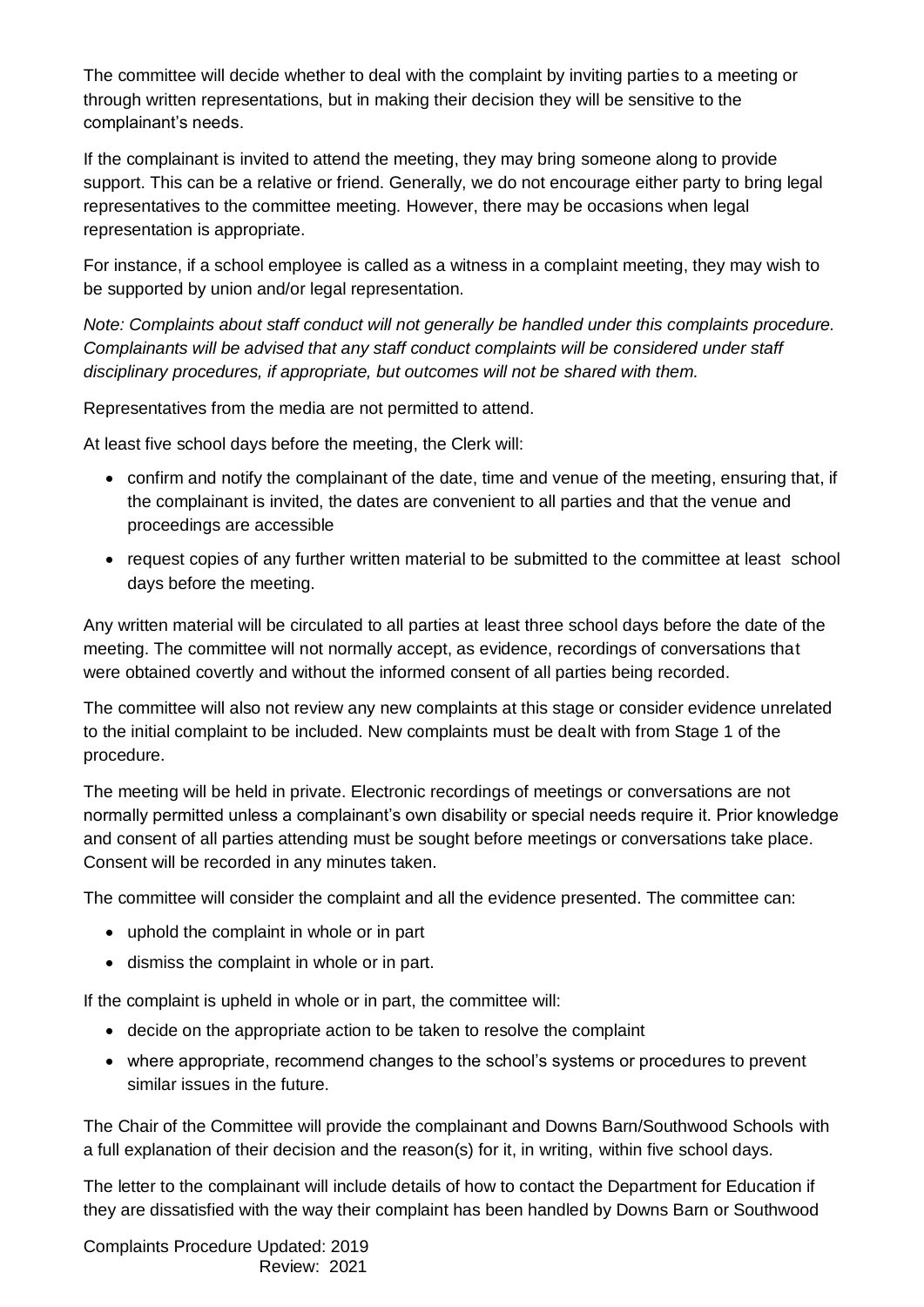School.

If the complaint is:

- jointly about the Chair and Vice Chair or
- the entire governing body or
- the majority of the governing body

Stage 2 will be heard by a committee of independent governors.

The response will detail any actions taken to investigate the complaint and provide a full explanation of the decision made and the reason(s) for it. Where appropriate, it will include details of actions Downs Barn or Southwood will take to resolve the complaint.

The response will also advise the complainant of how to escalate their complaint should they remain dissatisfied.

## **Next Steps**

If the complainant believes the school did not handle their complaint in accordance with the published complaints procedure or they acted unlawfully or unreasonably in the exercise of their duties under education law, they can contact the Department for Education after they have completed Stage 2.

The Department for Education will not normally reinvestigate the substance of complaints or overturn any decisions made by Downs Barn or Southwood School. They will consider whether the schools have adhered to education legislation and any statutory policies connected with the complaint.

The complainant can refer their complaint to the Department for Education online at: [www.education.gov.uk/contactus,](http://www.education.gov.uk/contactus) by telephone on: 0370 000 2288 or by writing to:

Department for Education Piccadilly Gate Store Street Manchester M1 2WD.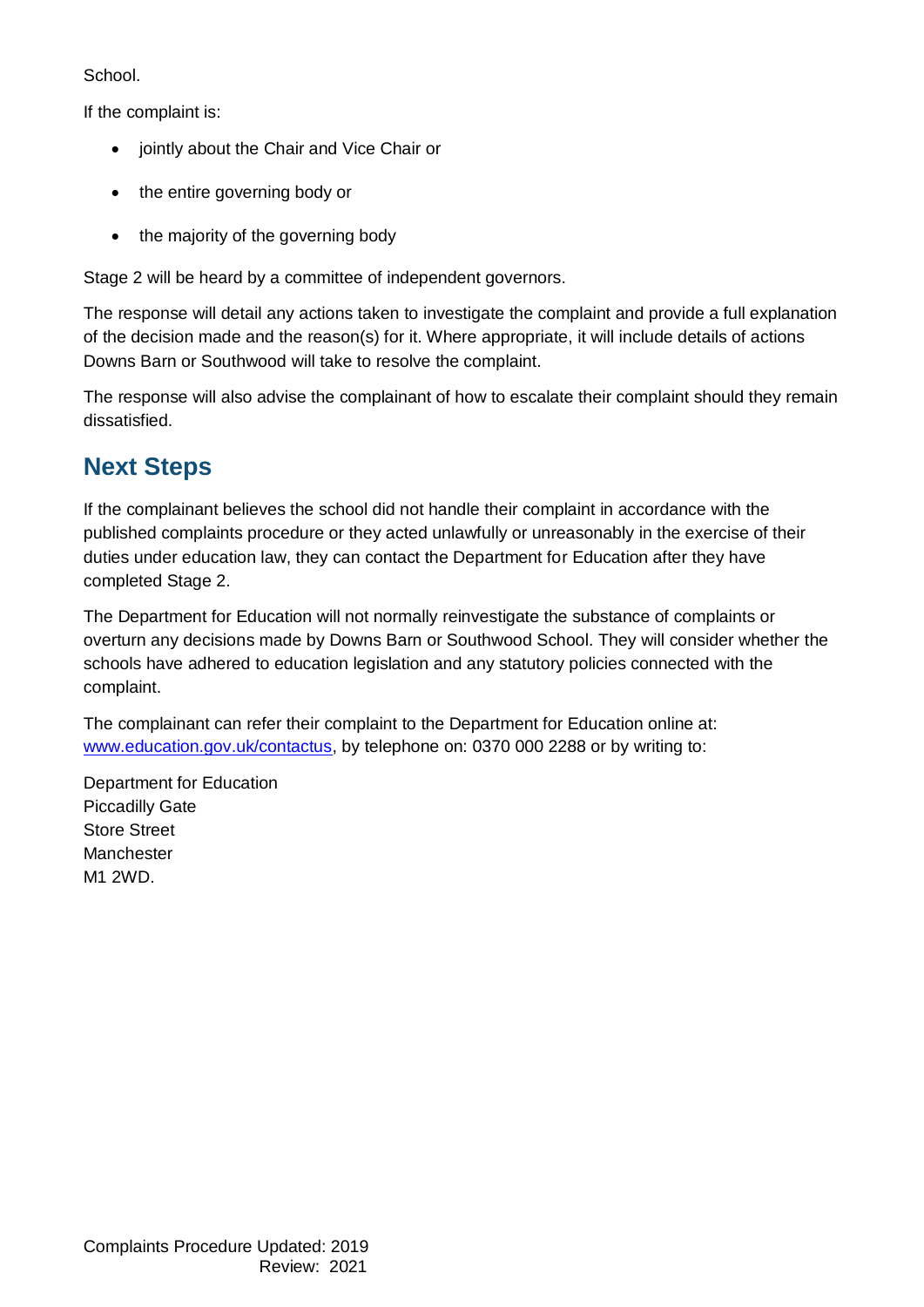## **Complaint Form**

Please complete and return to Mrs Kate Mathews, who will acknowledge receipt and explain what action will be taken.

| Your name:                                                                                                                                                     |
|----------------------------------------------------------------------------------------------------------------------------------------------------------------|
| Pupil's name (if relevant):                                                                                                                                    |
| Your relationship to the pupil (if relevant):                                                                                                                  |
| Address:                                                                                                                                                       |
|                                                                                                                                                                |
| Postcode:<br>Day time telephone number:<br>Evening telephone number:<br>Please give details of your complaint, including whether you have spoken to anybody at |
| the school about it.                                                                                                                                           |
|                                                                                                                                                                |
|                                                                                                                                                                |
|                                                                                                                                                                |
|                                                                                                                                                                |
|                                                                                                                                                                |
|                                                                                                                                                                |
|                                                                                                                                                                |
|                                                                                                                                                                |
|                                                                                                                                                                |
|                                                                                                                                                                |
|                                                                                                                                                                |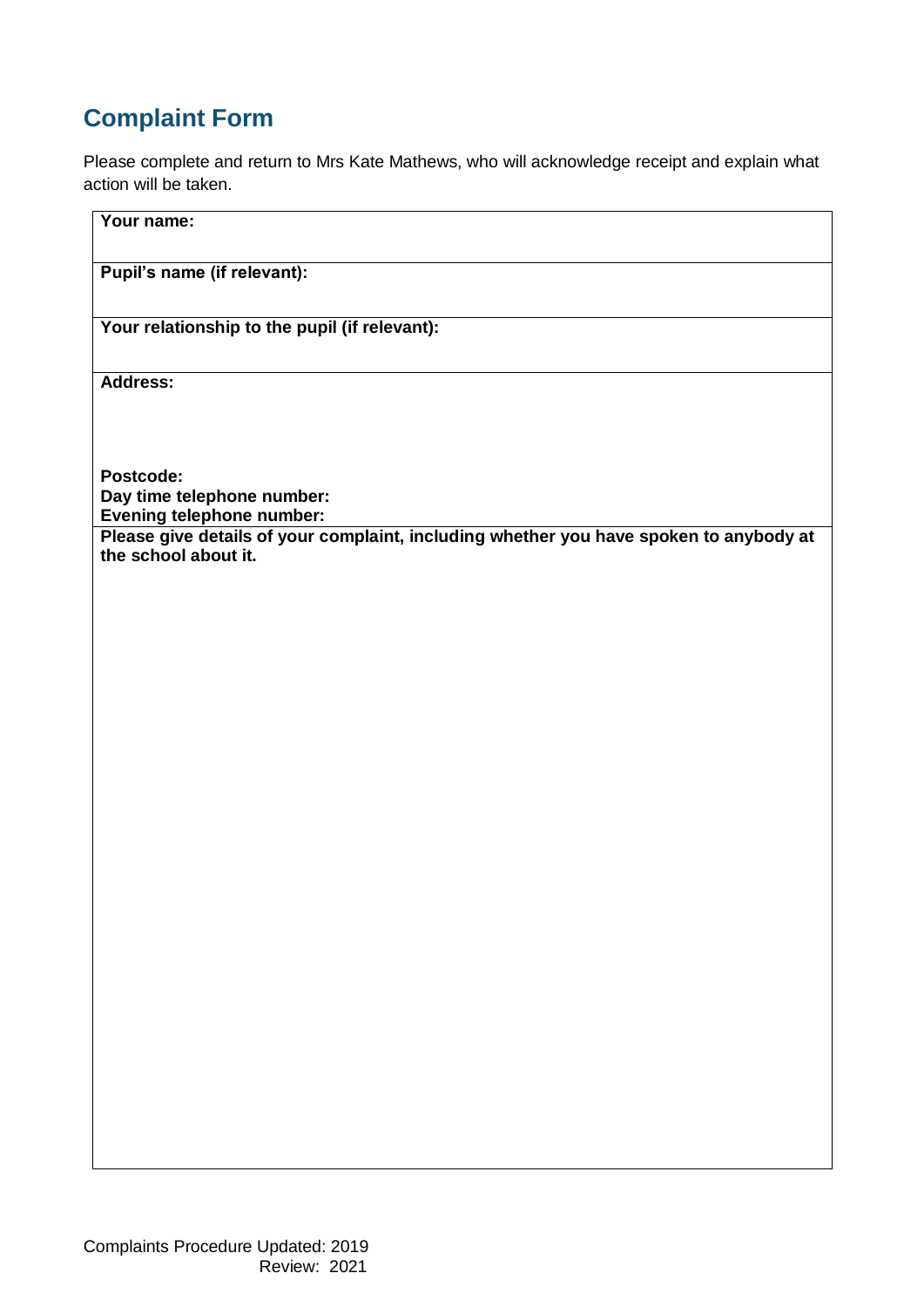| What actions do you feel might resolve the problem at this stage? |  |  |
|-------------------------------------------------------------------|--|--|
|                                                                   |  |  |
|                                                                   |  |  |
|                                                                   |  |  |
|                                                                   |  |  |
|                                                                   |  |  |
|                                                                   |  |  |
|                                                                   |  |  |
|                                                                   |  |  |
|                                                                   |  |  |
|                                                                   |  |  |
|                                                                   |  |  |
|                                                                   |  |  |
|                                                                   |  |  |
|                                                                   |  |  |
|                                                                   |  |  |
| Are you attaching any paperwork? If so, please give details.      |  |  |
|                                                                   |  |  |
|                                                                   |  |  |
|                                                                   |  |  |
|                                                                   |  |  |
|                                                                   |  |  |
|                                                                   |  |  |
|                                                                   |  |  |
|                                                                   |  |  |
|                                                                   |  |  |
|                                                                   |  |  |
|                                                                   |  |  |
|                                                                   |  |  |
| Signature:                                                        |  |  |
|                                                                   |  |  |
| Date:                                                             |  |  |
| <b>Official use</b>                                               |  |  |
|                                                                   |  |  |
| Date acknowledgement sent:                                        |  |  |
| By who:                                                           |  |  |
|                                                                   |  |  |
|                                                                   |  |  |
| <b>Complaint referred to:</b>                                     |  |  |
|                                                                   |  |  |
|                                                                   |  |  |
|                                                                   |  |  |
| Date:                                                             |  |  |
|                                                                   |  |  |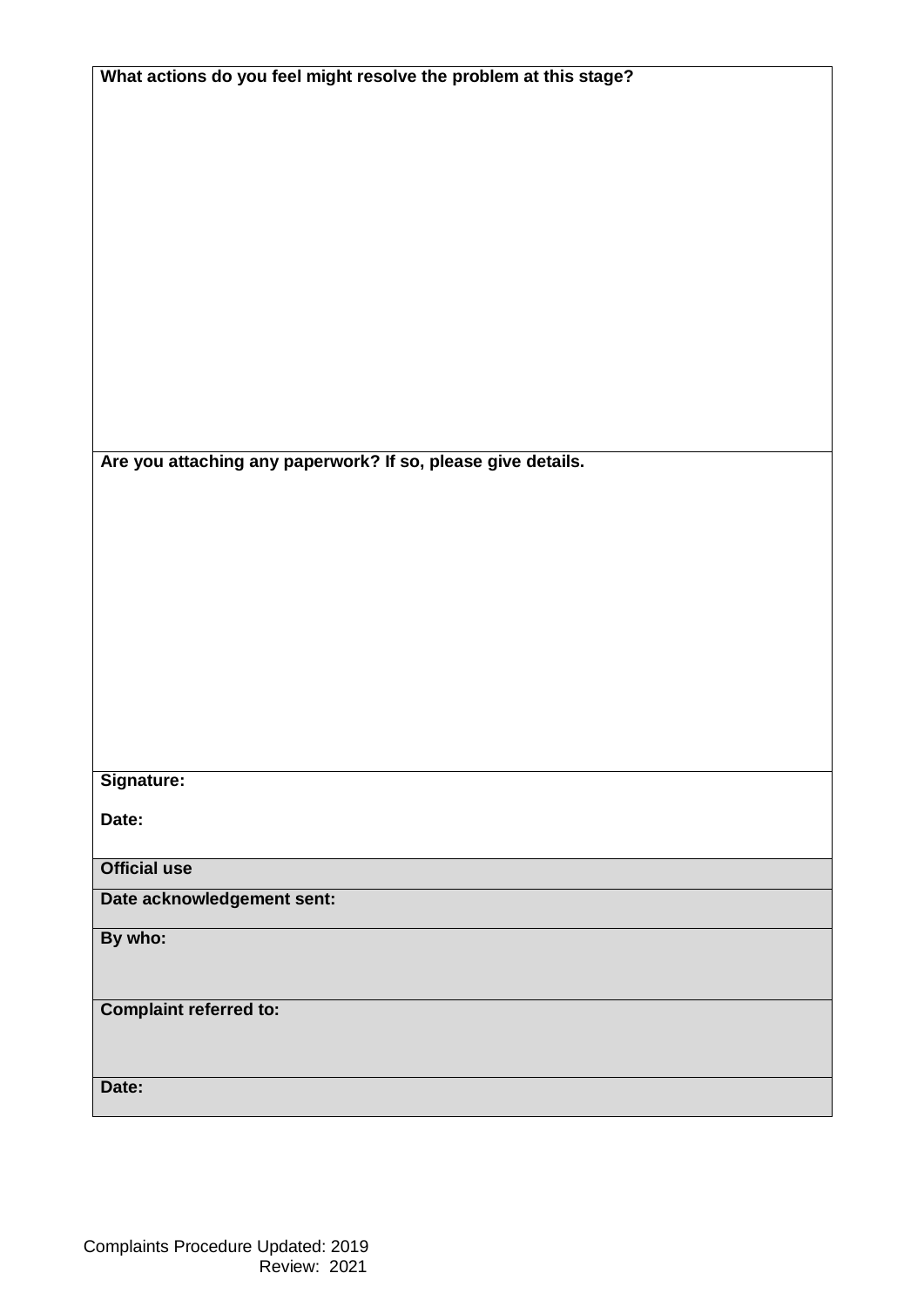## **Roles and Responsibilities**

#### **Complainant**

The complainant will receive a more effective response to the complaint if they:

- explain the complaint in full as early as possible
- co-operate with the school in seeking a solution to the complaint
- respond promptly to requests for information or meetings or in agreeing the details of the complaint
- ask for assistance as needed
- treat all those involved in the complaint with respect
- refrain from publicising the details of their complaint on social media and respect confidentiality.

#### **Investigator**

The investigator's role is to establish the facts relevant to the complaint by:

- providing a comprehensive, open, transparent and fair consideration of the complaint through:
	- $\circ$  sensitive and thorough interviewing of the complainant to establish what has happened and who has been involved
	- o interviewing staff and children/young people and other people relevant to the complaint
	- o consideration of records and other relevant information
	- o analysing information
- liaising with the complainant and the complaints co-ordinator as appropriate to clarify what the complainant feels would put things right.

The investigator should:

- conduct interviews with an open mind and be prepared to persist in the questioning
- keep notes of interviews or arrange for an independent note taker to record minutes of the meeting
- ensure that any papers produced during the investigation are kept securely pending any appeal
- be mindful of the timescales to respond
- prepare a comprehensive report for the Headteacher or complaints committee that sets out the facts, identifies solutions and recommends courses of action to resolve problems.

The Headteacher or complaints committee will then determine whether to uphold or dismiss the complaint and communicate that decision to the complainant, providing the appropriate escalation details.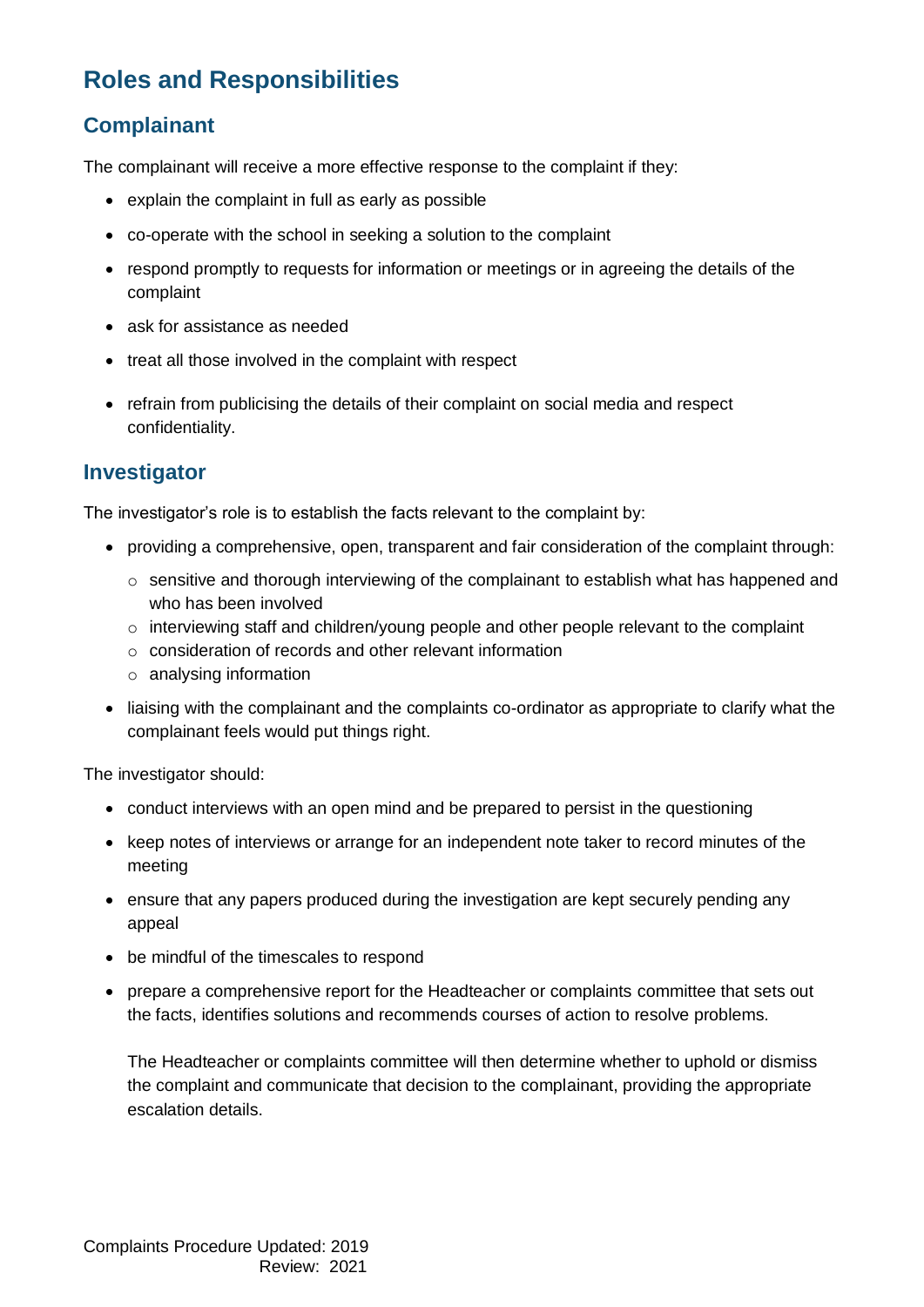#### **Complaints Co-ordinator** (the Headteacher)

The complaints co-ordinator should:

- ensure that the complainant is fully updated at each stage of the procedure
- liaise with staff members, Headteacher, Chair of Governors, Clerk and LAs (if appropriate) to ensure the smooth running of the complaints procedure
- be aware of issues regarding:
	- $\circ$  sharing third party information
	- $\circ$  additional support. This may be needed by complainants when making a complaint including interpretation support or where the complainant is a child or young person
- keep records.

#### **Clerk to the Governing Body**

The Clerk is the contact point for the complainant and the committee and should:

- ensure that all people involved in the complaint procedure are aware of their legal rights and duties, including any under legislation relating to school complaints, education law, the Equality Act 2010, the Freedom of Information Act 2000, the Data Protection Act (DPA) 2018 and the General Data Protection Regulations (GDPR)
- set the date, time and venue of the meeting, ensuring that the dates are convenient to all parties (if they are invited to attend) and that the venue and proceedings are accessible
- collate any written material relevant to the complaint (for example; stage 1 paperwork, school and complainant submissions) and send it to the parties in advance of the meeting within an agreed timescale
- record the proceedings
- circulate the minutes of the meeting
- notify all parties of the committee's decision.

#### **Committee Chair**

The committee's chair, who is nominated in advance of the complaint meeting, should ensure that:

- both parties are asked (via the Clerk) to provide any additional information relating to the complaint by a specified date in advance of the meeting
- the meeting is conducted in an informal manner, is not adversarial, and that, if all parties are invited to attend, everyone is treated with respect and courtesy
- complainants who may not be used to speaking at such a meeting are put at ease. This is particularly important if the complainant is a child/young person
- the remit of the committee is explained to the complainant
- written material is seen by everyone in attendance, provided it does not breach confidentiality or any individual's rights to privacy under the DPA 2018 or GDPR.

If a new issue arises it would be useful to give everyone the opportunity to consider and